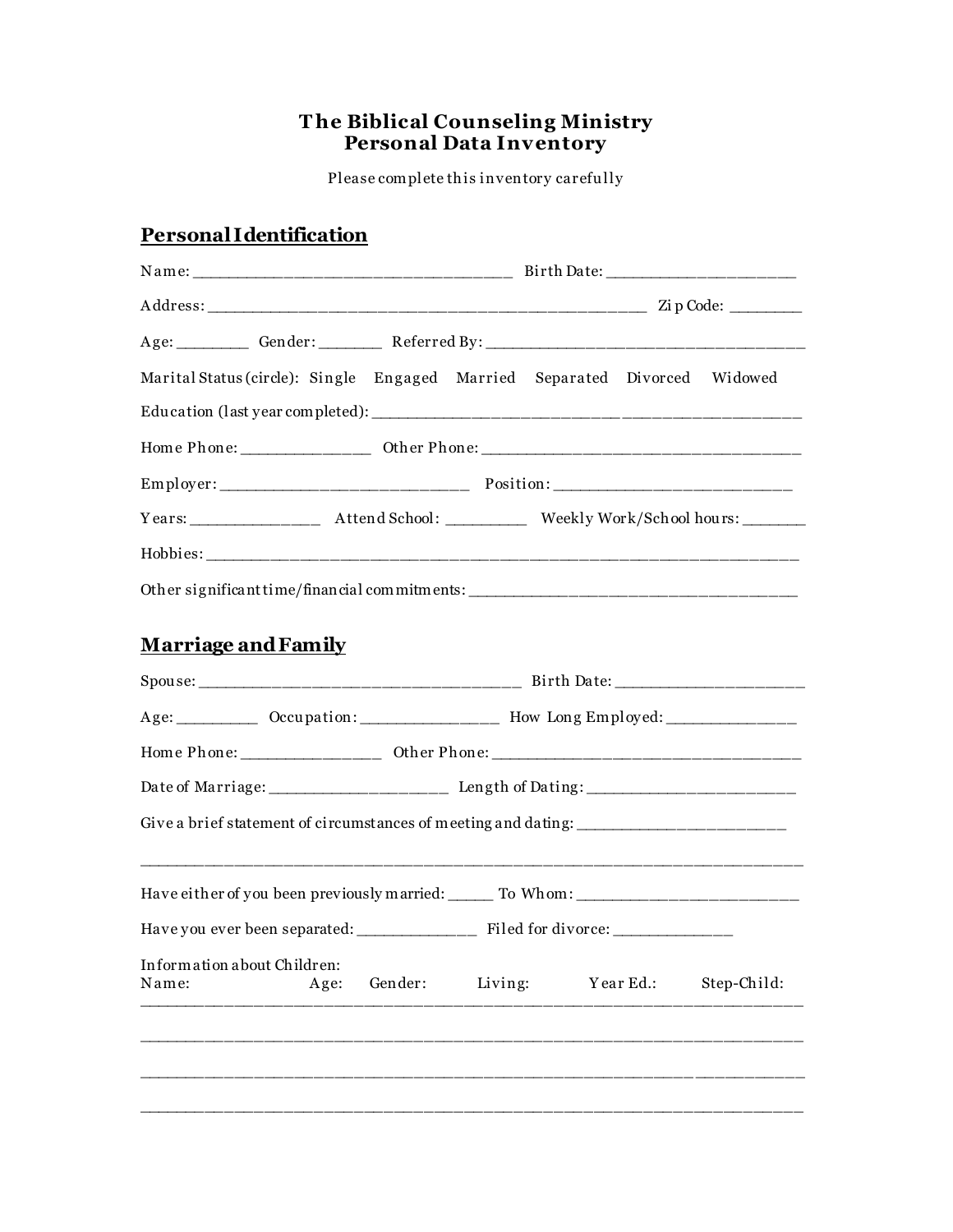| Do you or have you lived with anyone other than parents: ________________________                                                                                                                                                                                                              |
|------------------------------------------------------------------------------------------------------------------------------------------------------------------------------------------------------------------------------------------------------------------------------------------------|
| <u> 1999 - Johann Harry Harry Harry Harry Harry Harry Harry Harry Harry Harry Harry Harry Harry Harry Harry Harry</u><br>Parents still married: Parents living: Parents live locally: ___________________<br>Parent's religious convictions, were/are they believers: ________________________ |
| <u>Health</u>                                                                                                                                                                                                                                                                                  |
| Describe any chronic conditions, important illnesses, injuries, or handicaps:                                                                                                                                                                                                                  |
| Do you have a family doctor or physician you see regularily?                                                                                                                                                                                                                                   |
| Have you ever-used drugs for anything other than medical purposes: ___________________                                                                                                                                                                                                         |
| Have you ever been arrested: ______________                                                                                                                                                                                                                                                    |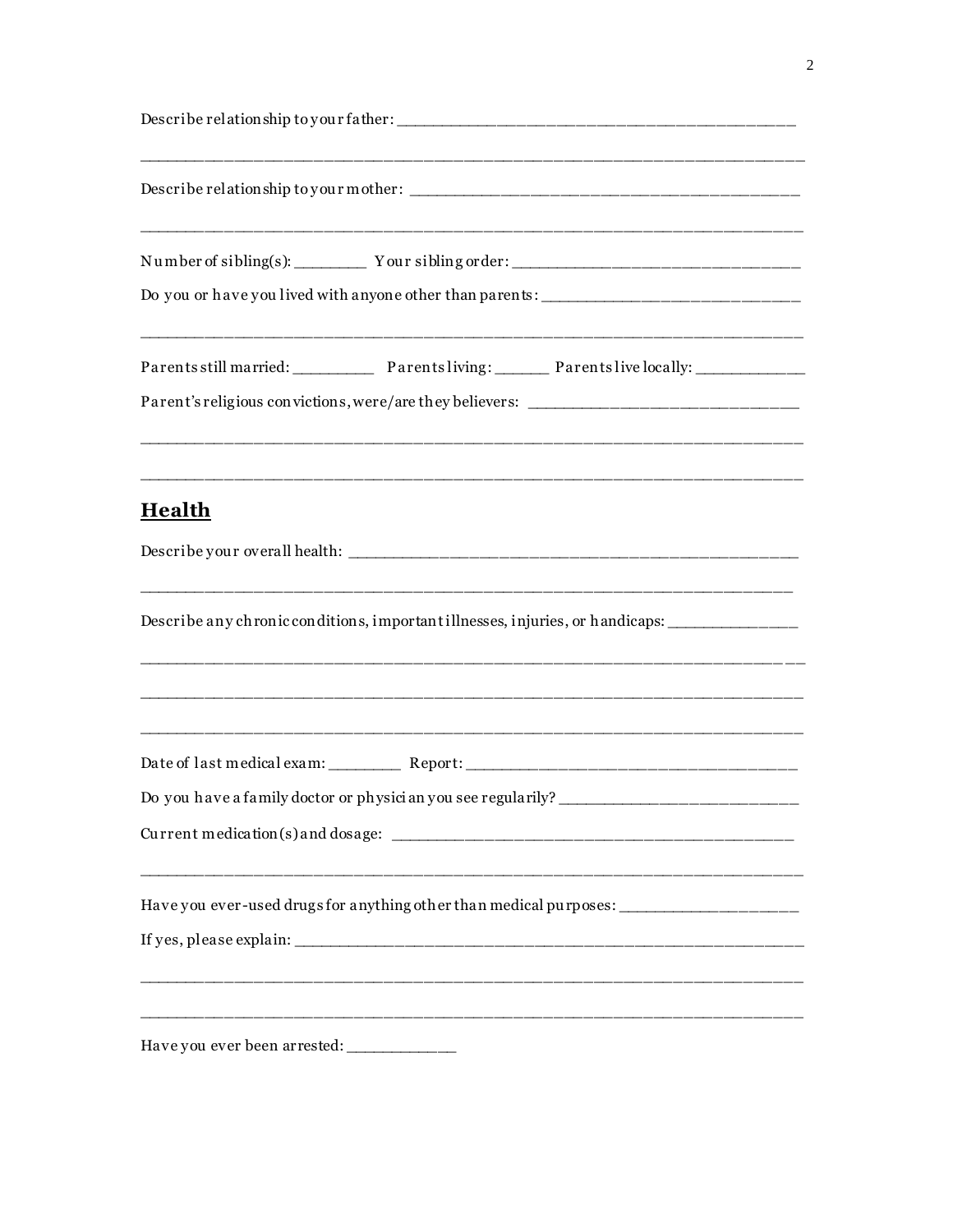|                  |  | Do you drink alcoholic beverages: ______________ If so, how frequently and how much: ______                                                                                             |  |  |  |
|------------------|--|-----------------------------------------------------------------------------------------------------------------------------------------------------------------------------------------|--|--|--|
|                  |  | Do you drink coffee: ___________ How much: __________ Other caffeine drinks: ___________                                                                                                |  |  |  |
|                  |  |                                                                                                                                                                                         |  |  |  |
|                  |  | Use Tobacco: __________________ What: _______________________ Frequency: __________________________                                                                                     |  |  |  |
|                  |  |                                                                                                                                                                                         |  |  |  |
|                  |  | Have you ever had interpersonal problems on the job: ____________________________                                                                                                       |  |  |  |
|                  |  | Have you ever had a severe emotional upset: _________ If yes, please explain: ____________                                                                                              |  |  |  |
|                  |  | Have you ever seen a psychiatrist or counselor: _______ If yes, please explain: ____________                                                                                            |  |  |  |
| <u>Spiritual</u> |  | Are you willing to sign a release of information form so that your counselor may write for social,<br>psychiatric, or other medical records (if needed): ______________________________ |  |  |  |
|                  |  |                                                                                                                                                                                         |  |  |  |
|                  |  |                                                                                                                                                                                         |  |  |  |
|                  |  |                                                                                                                                                                                         |  |  |  |
|                  |  | Church attendance per month (circle): $\qquad 0 \qquad 1 \qquad 2 \qquad 3 \qquad 4 \qquad 5 \qquad 6$<br>$8+$<br>7                                                                     |  |  |  |
|                  |  | Do you believe in God: ____ Do you pray: ___Would you say that you are a Christian:                                                                                                     |  |  |  |
|                  |  | Or still in the process of becoming a Christian:                                                                                                                                        |  |  |  |
|                  |  |                                                                                                                                                                                         |  |  |  |
|                  |  | How often do you read the Bible: Never: ____ Occasionally: ____ Often: ____ Daily: _____                                                                                                |  |  |  |
|                  |  |                                                                                                                                                                                         |  |  |  |
|                  |  | <u> 1999 - Johann Harry Harry Harry Harry Harry Harry Harry Harry Harry Harry Harry Harry Harry Harry Harry Harry</u>                                                                   |  |  |  |
|                  |  | What are the three biggest positive influences on your spiritual life: ______________________                                                                                           |  |  |  |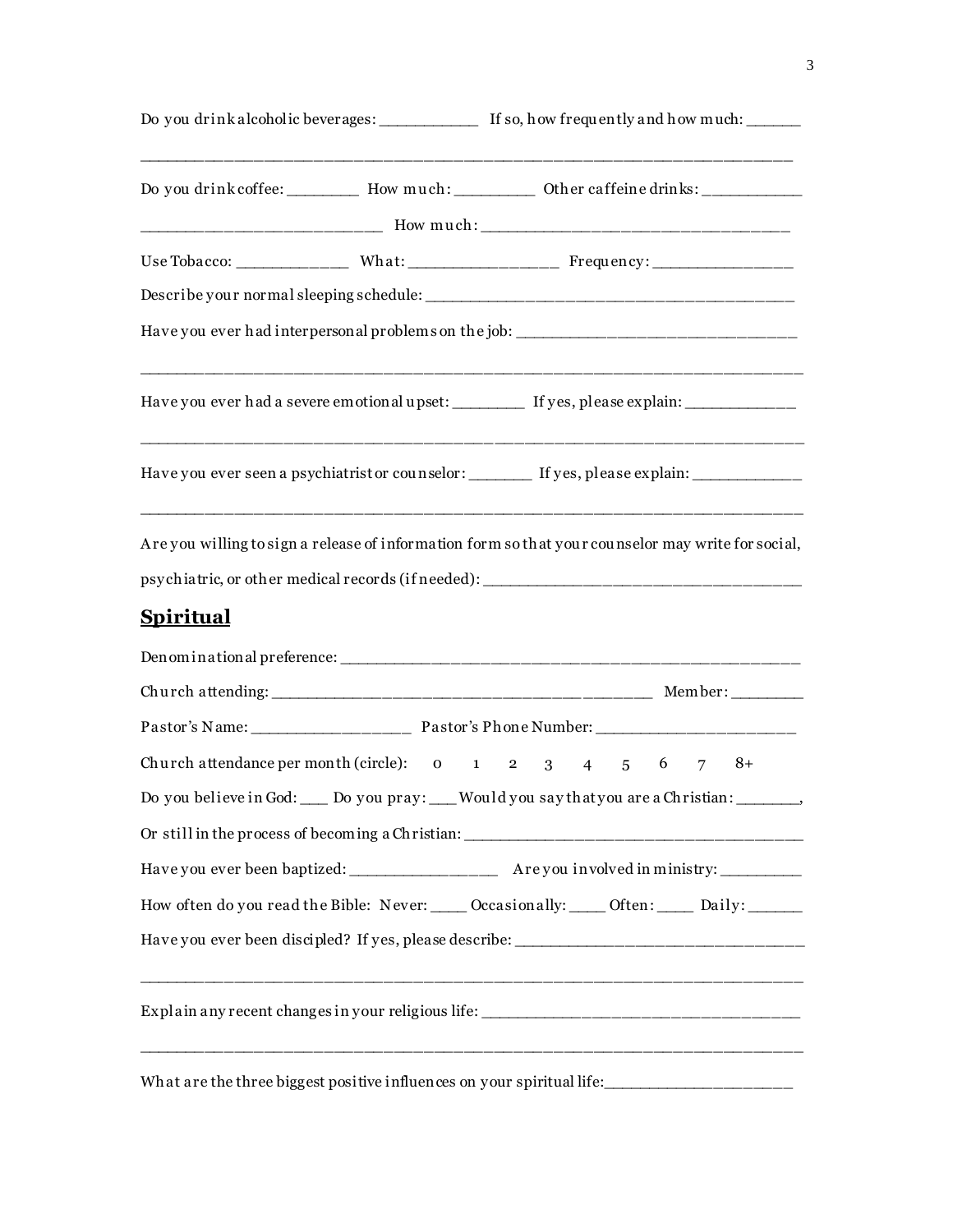What are the three biggest negative influences on you r spiritual life:\_\_\_\_\_\_\_\_\_\_\_\_\_\_\_\_\_\_\_\_

\_\_\_\_\_\_\_\_\_\_\_\_\_\_\_\_\_\_\_\_\_\_\_\_\_\_\_\_\_\_\_\_\_\_\_\_\_\_\_\_\_\_\_\_\_\_\_\_\_\_\_\_\_\_\_\_\_\_\_\_\_\_\_\_\_\_\_

\_\_\_\_\_\_\_\_\_\_\_\_\_\_\_\_\_\_\_\_\_\_\_\_\_\_\_\_\_\_\_\_\_\_\_\_\_\_\_\_\_\_\_\_\_\_\_\_\_\_\_\_\_\_\_\_\_\_\_\_\_\_\_\_\_\_\_

Have you shared the problems for which you are seeking cou nseling with your pastor and/or other mature members of you r church? If yes, please write down their names. If no, please describe any concerns you have abou t doing so: \_\_\_\_\_\_\_\_\_\_\_\_\_\_\_\_\_\_\_\_\_\_\_\_\_\_\_\_\_\_\_\_\_\_

 $\mathcal{L}_\text{max} = \mathcal{L}_\text{max} = \mathcal{L}_\text{max} = \mathcal{L}_\text{max} = \mathcal{L}_\text{max} = \mathcal{L}_\text{max} = \mathcal{L}_\text{max} = \mathcal{L}_\text{max} = \mathcal{L}_\text{max}$ 

#### **Wom en Only**

| Have you had any menstrual difficulties:            | If you experience tension, tendency to cry, |  |  |  |  |
|-----------------------------------------------------|---------------------------------------------|--|--|--|--|
| other symptoms prior to your cycle, please explain: |                                             |  |  |  |  |
| Is your husband willing to come for counseling:     |                                             |  |  |  |  |
| Is he in favor of your coming:                      | If no, please explain: $\sqrt{\frac{2}{n}}$ |  |  |  |  |

\_\_\_\_\_\_\_\_\_\_\_\_\_\_\_\_\_\_\_\_\_\_\_\_\_\_\_\_\_\_\_\_\_\_\_\_\_\_\_\_\_\_\_\_\_\_\_\_\_\_\_\_\_\_\_\_\_\_\_\_\_\_\_\_\_\_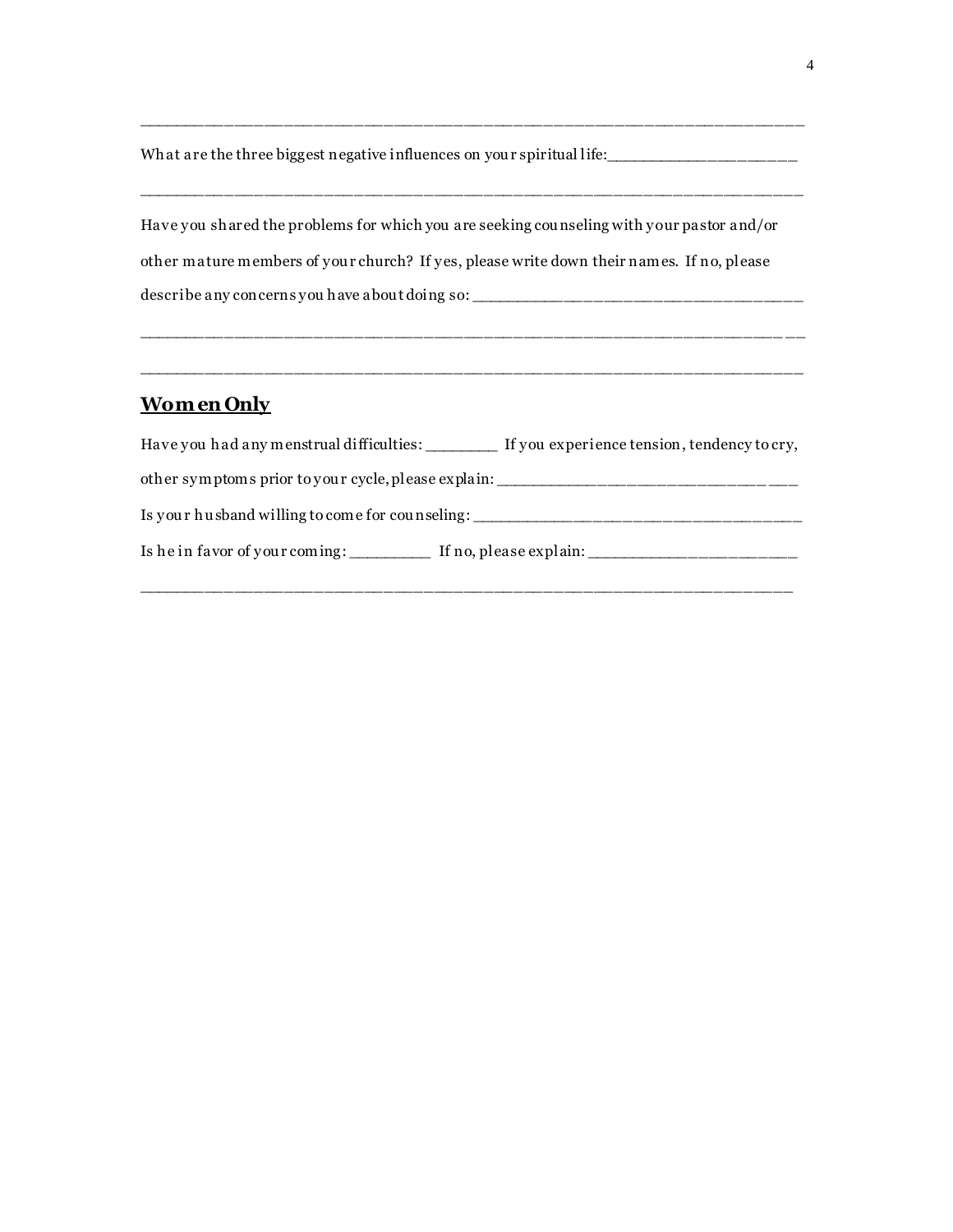### **Problem Checklist: Please rate how these items impact your life**

(blank) = no significant impact; 1 = mild impact; 2 = moderate impact; 3 = severe impact

| Anger               | Discouraged/Downcast | Memory            |
|---------------------|----------------------|-------------------|
| Anxiety             | Drunkenness          | Moodiness         |
| Apathy              | Envy                 | Overwhelmed       |
| Appetite            | Fear                 | Perfectionism     |
| <b>Bitterness</b>   | Finances             | Pornography       |
| Change in lifestyle | Gluttony             | Procrastination   |
| Children            | Guilt                | Rebellion         |
| Communication       | Health               | Sexual Immorality |
| Conflict (fights)   | Homosexuality        | Sex(in marriage)  |
| Control             | Impotence            | Sleep             |
| Deception           | In-laws              | Spouse Abuse      |
| Decision Making     | Laziness             | Time Usage        |
| Depression          | Loneliness           | Weary             |
| Disciplined Living  | Lust                 | Other             |
| Disorganization     | Marriage             |                   |